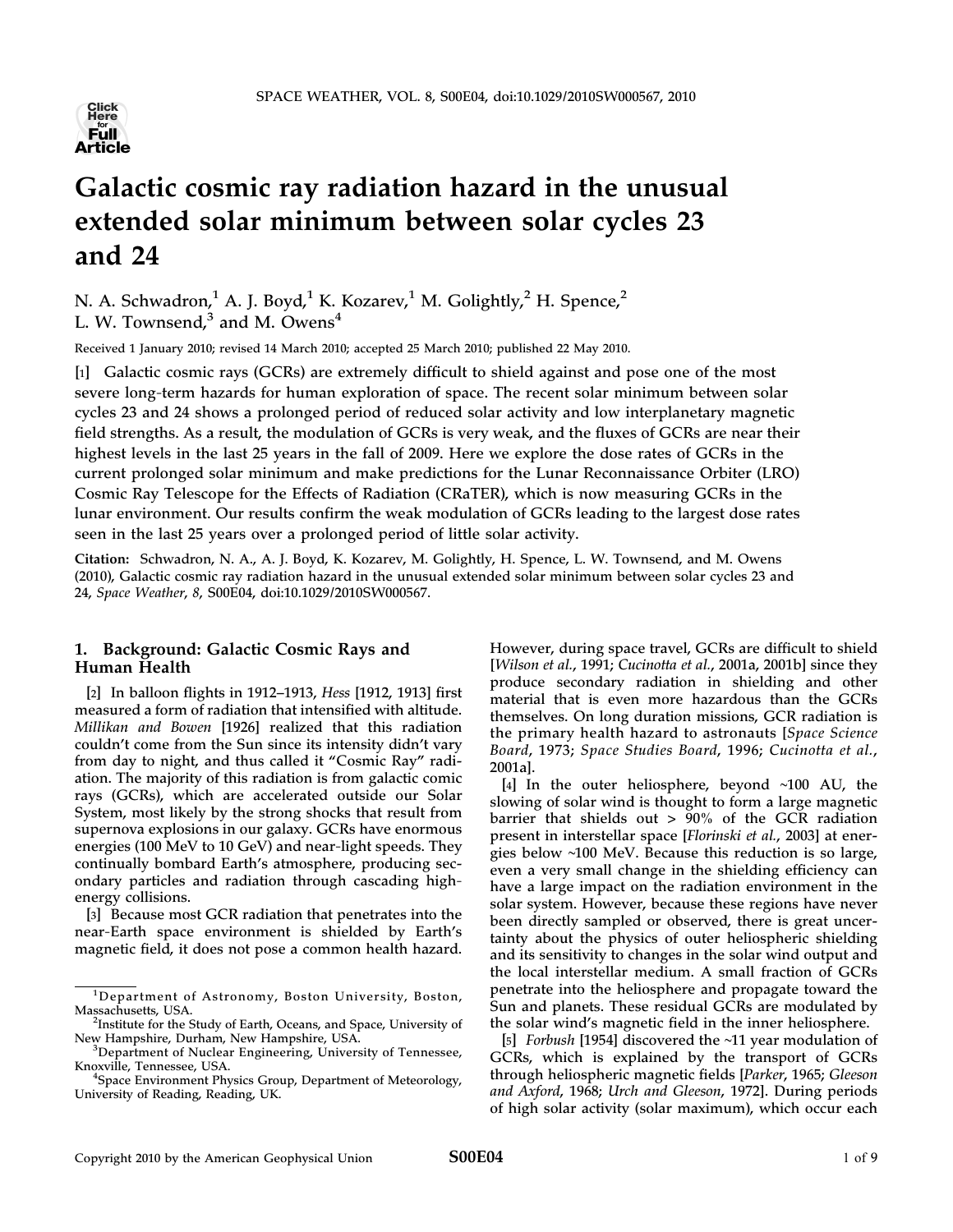∼11 years, the heliospheric magnetic field magnitudes increase due to a much larger rate of coronal mass ejections (CMEs) from the Sun. As a result, the solar wind's intense solar maximum magnetic field is more effective at sweeping GCRs out of the inner heliosphere, which causes a strong reduction of the GCR flux. A 22 year cycle is also evident: GCR flux maxima are typically sharply peaked for even numbered solar minima (when the large scale solar magnetic field is inward in the north;  $A < 0$ ), whereas odd numbered solar minima (when the solar magnetic field is outward in the north;  $A > 0$ ) show more broadly peaked GCR flux maxima. Over the 22 year solar magnetic cycle, known as the Hale cycle, the large‐scale solar magnetic field reverses its polarity over the first solar activity cycle (∼11 years) and then returns to its original polarity in the next solar activity cycle. Most of the actual magnetic reversal happens over a 2–4 year period centered on solar maximum and is thought to be forced by the release of CMEs [Owens et al., 2007; Schwadron et al., 2008]. The solar magnetic reversal has a strong effect on the entry of GCRs into the heliosphere. Positively charged cosmic rays drift in from the heliospheric polar regions when the Sun's north polar field is directed outward  $(A > 0)$ . In contrast, when the Sun's north polar field is directed inward  $(A < 0)$ , positively charged cosmic rays drift inward along the heliospheric current sheet where they are scattered by irregularities in the current sheet, by coronal mass ejections and other large-scale interaction regions. Conversely, negatively charged cosmic rays (electrons) drift inward from directions opposite to the positively charged cosmic rays. Potgieter and le Roux [1992] and Ferreira and Potgieter [2004] approximately reproduce the ∼22 year cycle in the GCR fluxes using a time‐dependent modulation model, which includes gradient, curvature, and current sheet drift effects [Jokipii et al., 1977] and diffusion parallel and perpendicular to the magnetic field.

[6] Large changes in the Local Interstellar Medium (LISM) have dramatic effects on the heliosphere and the radiation environment of the solar system. For example, a typical enhancement in the density of the local interstellar medium by a factor of 10 causes the entire heliosphere to shrink to about a quarter of its current size [Zank and Frisch, 1999], and increases the fluxes of GCRs at Earth by a factor of 2–6 [Scherer et al., 2002]. Such large changes in the LISM have certainly occurred in the past and will occur again in the future [Zank and Frisch, 1999].

[7] We do not currently have the observational knowledge required to understand how the local interstellar medium interacts with the heliosphere; continued observations such as those provided by the Interstellar Boundary Explorer mission (IBEX) [McComas et al., 2009] and the Voyager satellites [e.g., Stone et al., 2005; Richardson et al., 2008] are important for better understanding the radiation environment that must be traversed by astronauts for long missions to distant destinations such as Mars.

[8] On Earth, radioisotope  $10B$ Be provides a recent record of cosmic ray fluxes. The isotope is produced in Earth's upper atmosphere by spallation reactions of cosmic rays

(CR) protons with energies higher than about 100 MeV and secondary neutrons with atmospheric nitrogen and oxygen [Masarik and Beer, 1999]. <sup>10</sup>Be records in Antarctic ice show two prominent peaks 35,000 and 60,000 years ago, when the radioisotope production rate was about twice the current value for about 1500 and 2000 years, respectively [Raisbeck et al., 1987]. The 35,000 year peak is also present in marine sediment records [Cini Castagnoli et al., 1995; McHargue et al., 1995]. The fact that the  $^{10}$ Be radioisotope changes significantly with time shows that significant changes in cosmic ray fluxes have occurred in the past. But the cause for these changes remains controversial. The most accepted explanation is that the peaks are caused by geomagnetic magnetic field excursions, which is supported by the observed correlation between geomagnetic field strength and <sup>10</sup>Be levels in marine sediment records [McHargue et al., 2000; Wagner et al., 2000]. However, this explanation would suggest that the  $10B$  eenhancements should be uniform over the globe, which contradicts the large variations observed at high latitudes where geomagnetic effects are small. Further, Cini Castagnoli et al. [1998] found that the  $^{10}$ Be level starts to increase some 2000 years before the drop in Earth's magnetic field, as reflected by the magnetization measured in the same core sample. Thus, many of the long-term changes in the cosmic ray fluxes incident on Earth may be due to effects external to the Earth; either due to changes in the shielding of the inner heliosheath or due to changes in the incident fluxes of GCRs from outside the heliosphere.

[9] Could the GCR fluxes in the heliosphere change rapidly in the future due to rapidly changing conditions in the LISM? For the period from 1700 AD to present-day, the  $^{10}$ Be record from ice cores can be compared with sunspot data [Beer et al., 1990]. The result is a remarkably steady anticorrelation, which demonstrates how changes in the solar wind's magnetic field over the solar cycle affect GCRs in the inner solar system. As described above, higher solar activity (when sunspot numbers are large) is correlated with increased interplanetary magnetic field strength, which, in turn, reduces the number of GCRs entering the inner heliosphere. A further implication of the strong and remarkably steady anticorrelation between sunspot number and GCR flux is that, over the last 300 years, the incident flux of GCRs on the heliosphere, and the shielding of GCRs in the inner heliosheath have been relatively constant.

[10] The primary question taken up in this paper is the dose rates induced by GCRs. The GCR environmental model of Badhwar and O'Neill [1991, 1992, 1993, 1994, 1996] is used to model the species‐dependent GCR flux over time. The Badhwar‐O'Neill model is based on the fitting of measured differential energy spectra to stationary solutions of the Fokker‐Planck equation parameterized by an assumed form for the diffusion coefficient that varies as a function of the interplanetary modulation potential (measured in MV). The High‐charge (Z) and Energy (HZE) Transport code (HZETRN) is solved using a one‐ dimensional, analytical formulation of the Boltzmann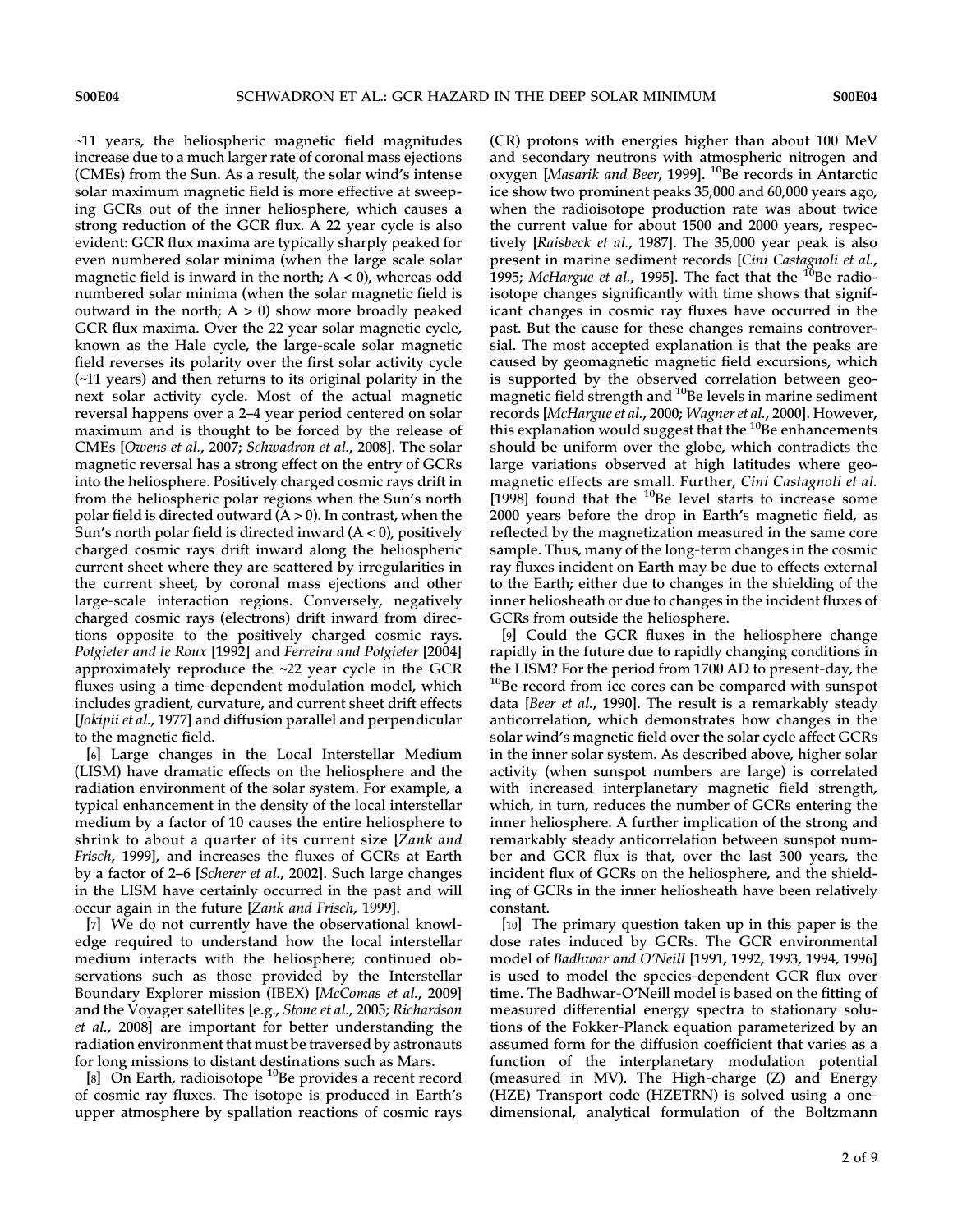

Figure 1. Total heliospheric magnetic flux estimated from in situ spacecraft observations over four complete solar cycles. Sunspot number is shown as the black background. There is an approximate doubling of heliospheric flux from solar minimum to maximum (which may be the result of closed flux added to the heliosphere by coronal mass ejections). The current minimum is exhibiting the lowest flux yet observed. Plot adapted from Owens et al. [2008].

transport equation to describe the transport of GCRs through shielding and tissue. The effect of the long‐range Coulomb force and electron interaction is treated as a continuous slowing‐down process. Atomic (electronic) stopping power coefficients with energies above a few MeV/nucleon are calculated using Bethe's theory including Bragg's rule, Ziegler's shell corrections, and effective charge. Nuclear reaction cross sections are obtained from curve fits to quantum scattering calculations and total cross sections are obtained with a Ramsauer formalism. Nuclear fragmentation cross sections are calculated with a semiempirical abrasion‐ablation fragmentation model, NUCFRG2, also developed at NASA Langley. The code transports heavy charged particles  $(Z = 1)$  through 26) in the incident GCR spectrum, and all of their reaction products, including secondary neutrons, through as many as 5 layers of shield materials and water, which is used as a surrogate for human tissue. The output from the code includes particle fluxes or fluences for all heavy charged particles and neutrons, absorbed dose, dose equivalents, and linear energy transfer (LET) spectra in water for any desired location in any of the shield materials.

[11] A 3-layer version of HZETRN 2005 has been configured for the Earth‐Moon‐Mars Radiation Environment Module (EMMREM) to calculate GCR dose and dose equivalent (L. Townsend et al., Transmission of solar energetic particles and galactic cosmic rays through the Mars atmosphere, submitted to Space Weather, 2009). The code has been used to develop a look‐up table of daily effective dose, organ doses and dose equivalents behind varying thicknesses of aluminum shielding. GCR flux input into the calculations is taken from the Badhwar-O'Neill GCR model using modulation potentials ranging from the most highly probable solar minimum (400 MV) to solar maximum conditions (1800 MV) in the solar cycle. This model is the standard one used for space operations at the Space Radiation Analysis Group (SRAG) at NASA Johnson Space Center. A look‐up table is used because the large spread in interplanetary magnetic field conditions, large numbers of GCR ion species and their many reaction product secondary particles must be transported through

as much as  $500$  g/cm<sup>2</sup> of shield materials. Calculations of such complex spectra at such depths take approximately half a day for each possible spectrum and cannot be carried out in near real time simulations. Since GCR intensities change very little from day to day, daily dose and dose equivalent estimates are sufficient.

### 2. Changes in GCRs in an Extended Solar Minimum (Cycles 23 to 24)

[12] The solar minimum between cycles 23 and 24 is proving to be extremely interesting. The Sun is remarkably quiet. Recent observations have found that the strength of the interplanetary magnetic field [Owens et al., 2008] has been falling off to new low levels observed during the space age. Figure 1 shows the evolution of the interplanetary magnetic field strength. The precipitous recent drop in the observed magnetic field strength is seen at multiple spacecraft and appears to be related to a global reduction in the magnetic flux of the heliosphere.

[13] We show in Figure 2 the modulation potential derived from neutron fluxes at Earth and cosmic rays observed at ACE [O'Neill, 2006]. The modulation potential is derived from the modulation parameter,

$$
\phi(r) = \int_{r}^{R_b} \frac{V(x)}{3\kappa_1(x)} dx
$$
\n(1)

where the modulation potential is  $\Phi = |Z|e/\phi(r)$ . The integral in (1) extends from the inner boundary at radius  $r$  to the outer modulation boundary  $R_b$ , the solar wind speed is  $V(x)$  and  $\kappa_1(x)$  is related to the radial diffusion coefficient,  $\kappa$ . In particular, the form for  $\kappa$  is based on a fit to the observed spectrum over time and species [O'Neill, 2006]:  $\kappa = \kappa_1(r)$  P  $\beta$  where P is the rigidity in GV,  $\beta$  is the particle speed over the speed of light,  $\kappa_1(r) \propto 1 + (r/r_0)^2$ and  $r_0$  = 4 AU. In the Badhwar-O'Neill model, reductions in the modulation potential are caused by enhanced diffusion, allowing greater access and therefore higher fluxes of GCRs in the inner heliosphere.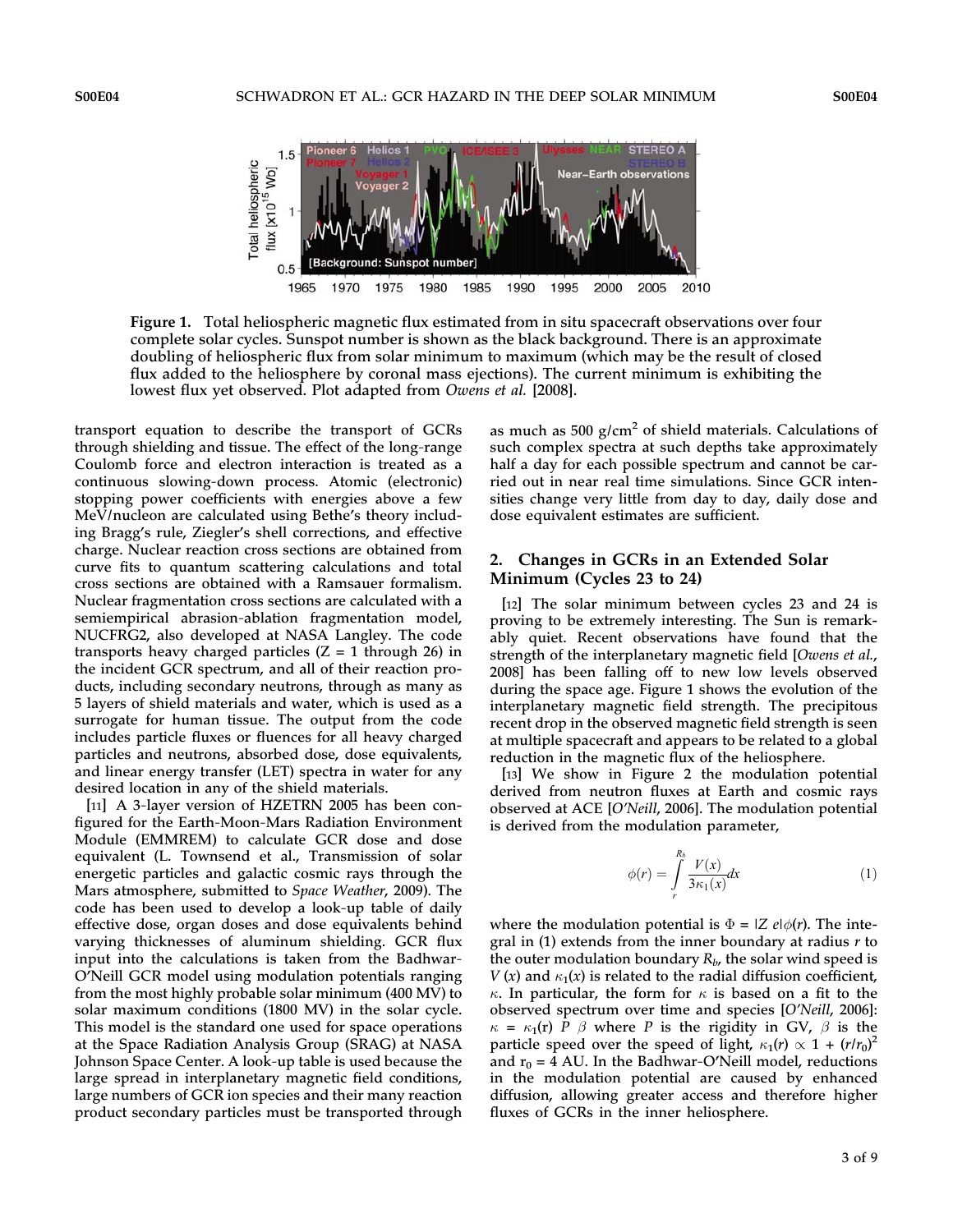

Figure 2. The modulation parameter based on observations of neutrons using Climax data and on the Advanced Composition Explorer (ACE) Cosmic Ray Isotope Spectrometer (CRIS) measurements [O'Neill, 2006].

[14] *Saganti et al.* [2006] show a comparison between the Badhwar‐O'Neill model with HZETRN and MARIE Mars observations. They find 21.2 mrad/day predicted by the model versus 21.4 mrad/day measured observed by MARIE. Thus, the combination of HZETRN and the Badhwar‐O'Neill model provides an accurate determination of dose and dose rate. The predictions that follow will eventually be compared to measurements from the Lunar Reconnaissance Orbiter (LRO) Cosmic Ray Telescope for the Effects of Radiation (CRaTER).

[15] Figure 3 shows the dose rates to the skin, central nervous system (CNS), blood forming organs (BFO) and the lens using the combination of HZETRN and the Badhwar‐O'Neill model for a variety of different shielding levels from 0.3  $g/cm^2$  to 100  $g/cm^2$ . These doses are calculated in free space where surfaces are exposed over  $4\pi$  sr.

[16] Figure 4 shows the results for the dose-equivalent rates, which take into account quality factors and relative biological effectiveness for the different species composing galactic cosmic rays. The dose‐equivalent rates are substantial. For example, behind  $0.3$  g/cm<sup>2</sup> Al we find dose rates between 25 and 35 cSv/year, which approach dose limits of 52 cSv (for a 25 year old male), 37 cSv (for a 25 year old female), 72 cSv (for a 35 year old male), and 55 cSv (35 year old female) for 1 year missions and average life loss for an exposure‐induced death for radiation carcinogenesis [NASA Technical Standard, 2007, Table 3].

[17] The LRO/CRaTER instrument, which was launched in June 2009, measures the LET spectrum in lunar orbit as an aid in determining risks to human crews on future lunar missions. LET, often a nonlinear function, is defined as the instantaneous energy deposited into the local environment by a given charged particle per unit of distance. As the particle's energy decreases, so does its LET.

The LET spectra allow us to understand the contributions to doses from different particles in the incident spectrum. Part of the preparations for the mission involved estimating the LET spectrum for the anticipated environment that the instrument is likely to see during the one year operational phase of the LRO mission.

[18] *Townsend et al.* [2010] prepared detailed estimates of LET spectra in the six silicon detectors and two tissueequivalent plastic segments were made using the beta version of the High Energy Transport Code for Human Exploration and Development in Space (HETC‐HEDS) Monte Carlo transport code. Tables of LET in each detector component, for incident particle elemental species from hydrogen through iron, were carried out at incident particle energies from 20 MeV/nucleon to 3 GeV/nucleon. The LET values in these tables were parameterized by elemental species and energy for ease in quickly and accurately estimating the LET response for any input solar or GCR spectrum likely to be encountered during the lifetime of the instrument. The parameterized LET values are in excellent agreement with the HETC‐HEDS calculations. Typical differences are on the order of a few percent.

[19] Figure 5 shows a comparison between the predictions of dose rate based on the Townsend et al. [2010] tables and predictions using the HZETRN model. Both predictions use GCR fluxes based on the Badhwar‐O'Neill model. In the case of the predictions from the HZETRN model, we consider the lens dose behind  $0.22$  g/cm<sup>2</sup> of Al shielding exposed to 1.8 $\pi$  sr, which is appropriate for the CRaTER D1 detector. The predictions in Figure 5 will provide useful benchmarks for comparison to CRaTER observations.

[20] Figure 6 shows the LET spectra determined by the SPENVIS and CREME‐96 models for ions penetrating Si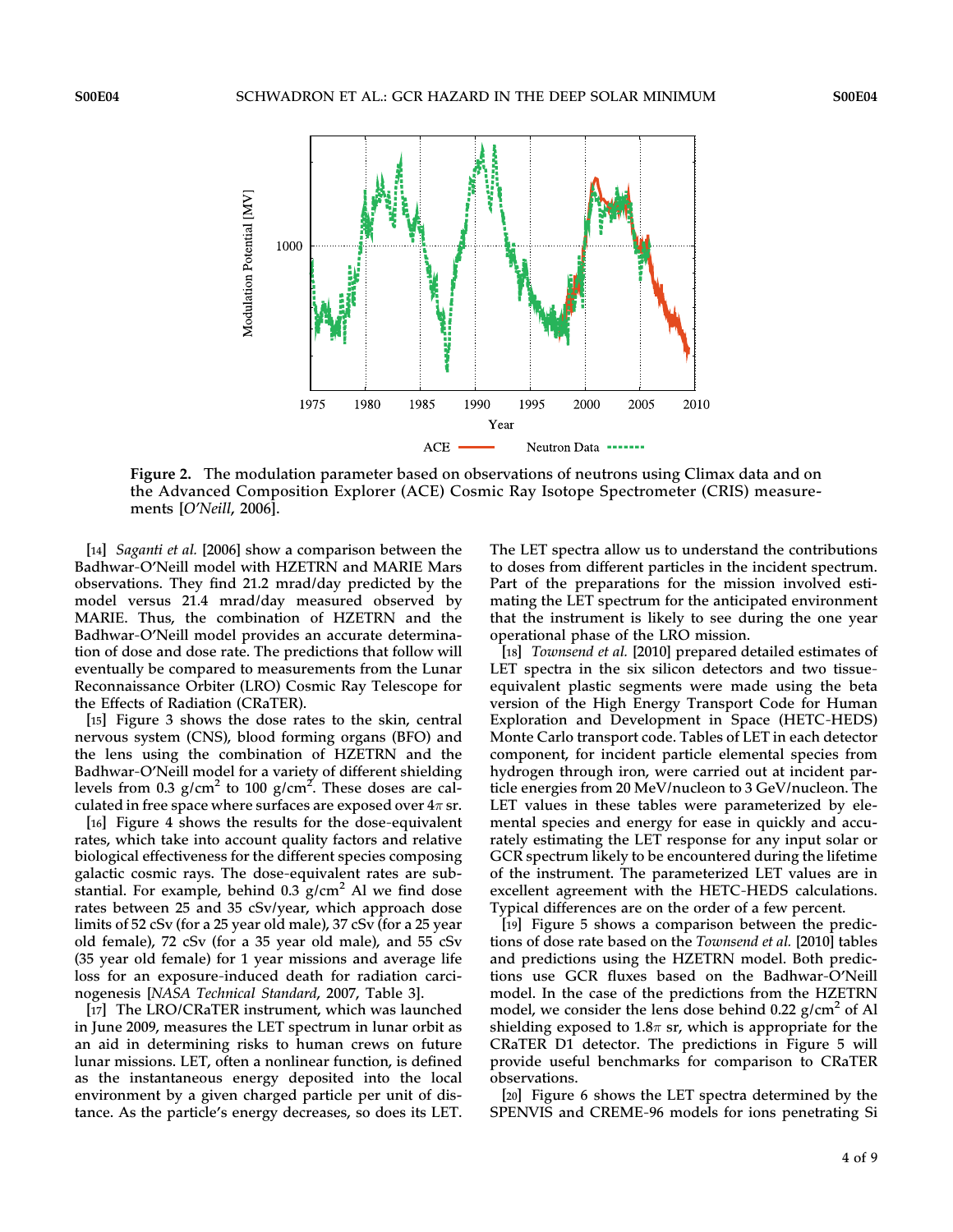

Figure 3. Dose rates from GCRs in free space behind different levels of Al shielding ranging from 0.3 to 100 g/cm<sup>2</sup>. These predictions have been made using a 3-layer version of HZETRN 2005, which has been configured to calculate GCR dose and dose equivalents (Townsend et al., submitted manuscript, 2009) based on GCR fluxes from Badhwar-O'Neill GCR model. We have calculated doses to the lens, central nervous system, blood forming organs, and skin.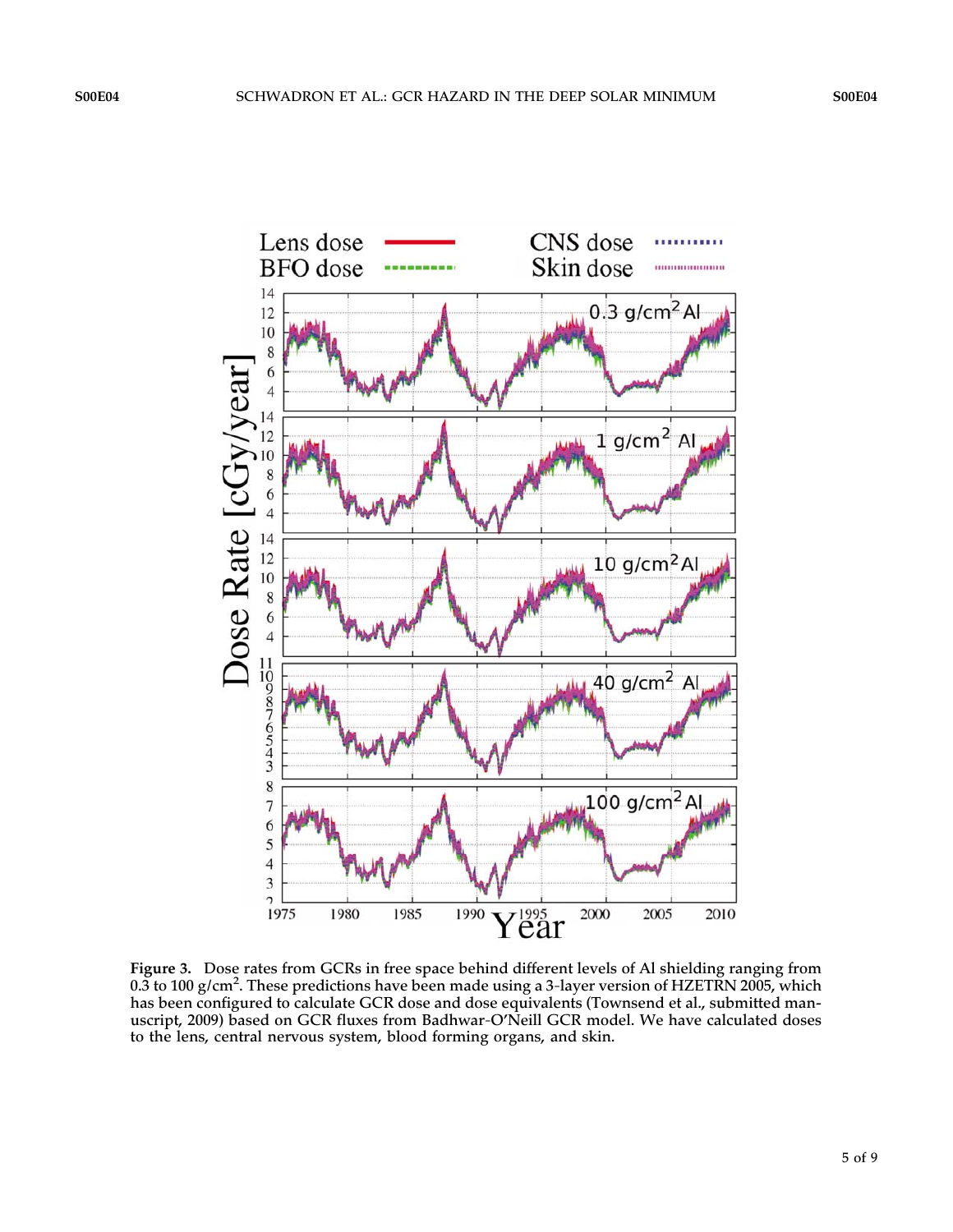

Figure 4. Dose equivalent rates from GCRs in free space behind different levels of Al shielding ranging from 0.3 to 100  $g/cm<sup>2</sup>$ . These predictions are similar to Figure 3 but also include quality factors and relative biological effectiveness factors.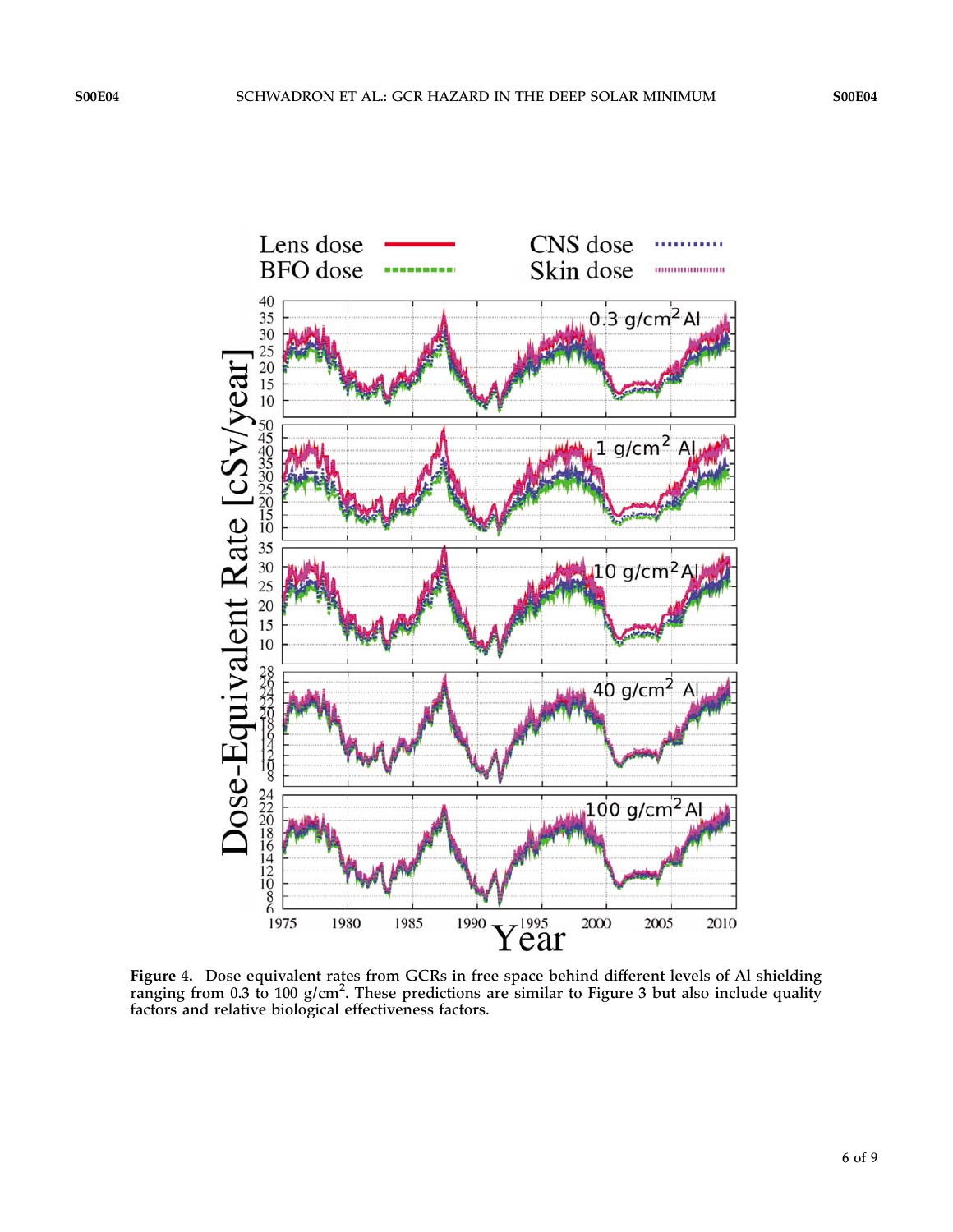

Figure 5. Predictions of dose rates near the lunar surface for the LRO/CRaTER instrument. The red curve shows the lens dose rate computed from HZETRN 2005 model and the Badhwar‐O'Neill GCR model. The green curve uses the parameterization of LET and derived dose rates based on the tables of Townsend et al. [2010].



Figure 6. Differential linear energy transfer (LET) spectra determined by the SPENVIS (http:// www.spenvis.oma.be/) and CREME‐96 (https://creme96.nrl.navy.mil/) models. LET energy transfer calculations allow us to differentiate the contributions to the dose in terms of species. Low LET contributions arise primarily from protons and alpha particles, whereas higher LET contributions arise from the heavy ions. In this case, we compute LET spectra in Si (through the D1 detector on CRaTER) using atoms with charge  $Z = 1$  to  $Z = 26$ . The calculations were performed for a solar minimum in 1987 and a solar maximum in 1982.5.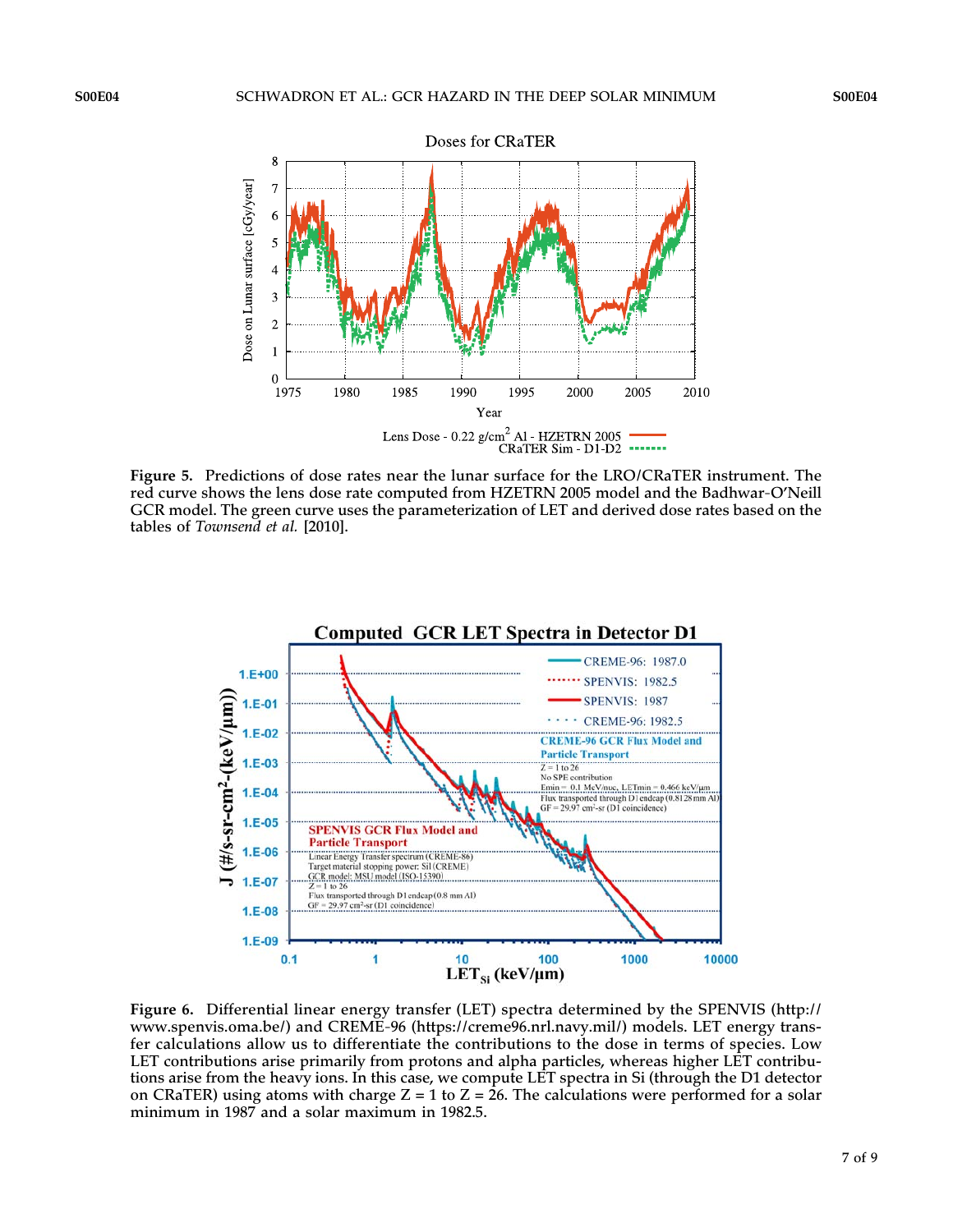(through the D1 detector on CRaTER) with charge  $Z = 1$  to 26. The LET spectra show the differences between during solar minimum and solar maximum. These predictions provide a baseline for comparison to LET spectra observed by CRaTER.

#### 3. Conclusions

[21] We show predictions and simulations of the radiation effects induced by GCRs. The radiation environment in the extended solar minimum observed in 2009–2010 consists of highly elevated fluxes of GCRs, and accordingly, elevated dose rates. The enhanced dose rates predicted by models are the largest since 1987 and the extended solar minimum has caused an unusually long period when dose rates have been elevated. This result is not surprising considering the reduction in the total heliospheric magnetic flux observed by interplanetary spacecraft (STEREO A and B, Ulysses, ACE, and Wind). Furthermore the reduction in magnetic flux comes during a solar minimum when the heliospheric magnetic field allows better access to the inner heliosphere through gradient and curvature drifts of cosmic rays [Jokipii et al., 1977; Heber et al., 2009]. In a magnetic epoch like the present when the large‐scale solar magnetic fields are directed inward in the north (also in the 1960s, 1980s) we expect a more peaked time profile for positively charged GCRs. In contrast, we expect a broadened peak in the time profile of positively charged GCRs in epochs when the large‐scale solar magnetic fields are directed outward in the north, as in the 1970s and 1990s. The reduction in heliospheric flux and the GCR drift patterns have caused the extended solar minimum to be both elevated in dose rate and prolonged compared to previous solar minima.

[22] The prolonged solar minimum provides optimal conditions for the measurement of GCRs. We have used models to provide predictions for the CRaTER observations, which will be used in the coming years to test our understanding of radiation effects and interactions.

[23] Thus, we model the dose rates, dose-equivalent rates and LET spectra of galactic cosmic rays in the current prolonged solar minimum and make predictions for the Lunar Reconnaissance Orbiter (LRO) Cosmic Ray Telescope for the Effects of Radiation (CRaTER), which is now measuring GCRs in the lunar environment. Our results show the weak modulation of GCRs causing the largest dose rates seen in the last 25 years over the prolonged solar minimum.

[24] Acknowledgments. Research support from the NASA LWS EMMREM project, grant NNX07AC14G, is gratefully acknowledged.

## References

Badhwar, G. D., and P. M. O'Neill (1991), An improved model of galactic cosmic radiation for space exploration missions, Proc. Int. Conf. Cosmic Rays 22nd, 1, 643–646.

- Badhwar, G. D., and P. M. O'Neill (1992), An improved model of galactic cosmic radiation for space exploration missions*, Nucl.*<br>T*racks Radiat. Meas., 20, 4*03–410, doi:10.1016/1359-0189(92)90024-P.
- Badhwar, G. D., and P. M. O'Neill (1993), Time lag of twenty‐two year solar modulation, Proc. Int. Conf. Cosmic Rays 23rd, 3, 535–539.
- Badhwar, G. D., and P. M. O'Neill (1994), Long term modulation of galactic cosmic radiation and its model for space exploration, Adv. Space Res., 14, 749–757, doi:10.1016/0273-1177(94)90537-1.
- Badhwar, G. D., and P. M. O'Neill (1996), Galactic cosmic radiation model and its applications, Adv. Space Res., 17, 7–17, doi:10.1016/ 0273-1177(95)00507-B.
- Beer, J., et al. (1990), Use of  $^{10}$ Be in polar ice to trace the 11-year cycle of solar activity, Nature, 347, 164–166, doi:10.1038/347164a0.
- Cini Castagnoli, G., et al. (1995), Evidence for enhanced <sup>10</sup>Be deposition in Mediterranean sediments 35 kyr BP, Geophys. Res. Lett., 22, 707–710, doi:10.1029/95GL00298.
- Cini Castagnoli, G., G. Bonino, C. Taricco, and B. Lehman (1998), Cosmogenic isotopes and geomagnetic signals in a Mediterranean sea sediment at 35,000 y BP, Nuovo Cimento C, 21, 243–246.
- Cucinotta, F. A., F. K. Manuel, J. Jones, G. Izsard, J. Murray, B. Djojonegro, and M. Wear (2001a), Space radiation and cataracts in astronauts, Radiat. Res., 156, 460–466, doi:10.1667/0033-7587(2001) 156[0460:SRACIA]2.0.CO;2.
- Cucinotta, F. A., W. Schimmerling, J. W. Wilson, L. E. Peterson, G. D. Badhwar, P. Saganti, and J. F. Dicello (2001b), Space radiation cancer risks and uncertainties for Mars missions, Radiat. Res., 156, 682–688, doi:10.1667/0033-7587(2001)156[0682:SRCRAU]2.0.CO;2.
- Ferreira, S. E., and M. S. Potgieter (2004), Long-term cosmic ray modulation in the heliosphere, Astrophys. J., 603, 744–752, doi:10.1086/ 381649.
- Florinski, V., G. P. Zank, and N. V. Pogorelov (2003), Galactic cosmic ray transport in the global heliosphere, J. Geophys. Res., 108(A6), 1228, doi:10.1029/2002JA009695.
- Forbush, S. E. (1954), World‐wide cosmic‐ray variations, 1937–1952, J. Geophys. Res., 59, 525–542, doi:10.1029/JZ059i004p00525.
- Gleeson, L. J., and W. I. Axford (1968), Solar modulation of galactic cosmic rays, Astrophys. J., 154, 1011–1026, doi:10.1086/149822.
- Heber, B., A. Kopp, J. Gieseler, R. Müller‐Mellin, H. Fichtner, K. Scherer, M. S. Potgieter, and S. E. S. Ferreira (2009), Modulation of galactic cosmic ray protons and electrons during an unusual solar minimum, Astrophys. J., 699, 1956–1963, doi:10.1088/0004-637X/699/ 2/1956.
- Hess, V. (1912), Über beobachtungen der durchdringenden strahlung bei seiben freiballonfahrten, Phys. Z., 13, 1084-1091.
- Hess, V. (1913), Über den ursprung der durchdringenden strahlung, Phys. Z., 14, 610–617.
- Jokipii, J. R., E. H. Levy, and W. B. Hubbard (1977), Effects of particle drift on cosmic‐ray transport. I: General properties, application to solar modulation, Astrophys. J., 213, 861–868, doi:10.1086/155218.
- Masarik, J., and J. Beer (1999), Simulation of particle fluxes and cosmogenic nuclide production in the Earth's atmosphere, J. Geophys. Res., 104, 12,099–12,111, doi:10.1029/1998JD200091.
- McComas, D. J., et al. (2009), Global observations of the interstellar interaction from the Interstellar Boundary Explorer (IBEX), Science, 326, 959–962, doi:10.1126/science.1180906.
- McHargue, L. R., P. E. Damon, and D. J. Donahue (1995), Enhanced<br>cosmic-ray production of <sup>10</sup>Be coincident with Mono Lake and Laschamp geomagnetic excursions, Geophys. Res. Lett., 22, 659-662, doi:10.1029/95GL00169.
- McHargue, L. R., D. J. Donahue, P. E. Damon, C. P. Sonett, D. Biddulph, and G. Burr (2000), Geomagnetic modulation of the late Pleistocene cosmic-ray flux as determined by  $^{10}$ Be from Blake Outer Ridge marine sediments, Nucl. Instrum. Methods Phys. Res., Sect. B, 172, 555–561, doi:10.1016/S0168-583X(00)00092-6.
- Millikan, R. A., and I. S. Bowen (1926), High frequency rays of cosmic origin I. Sounding balloon observations at extreme altitudes, Phys. Rev., 27(4), 353–361, doi:10.1103/PhysRev.27.353.
- NASA Technical Standard (2007), NASA Space Flight Human System Standard, vol. 1, Crew Health, NASA‐STD‐3001, NASA, Washington, D. C.
- O'Neill, P. M. (2006), Badhwar‐O'Neill galactic cosmic ray model update based on Advanced Composition Explorer (ACE) energy spectra from 1997 to present, Adv. Space Res., 37, 1727–1733, doi:10.1016/j.asr.2005.02.001.